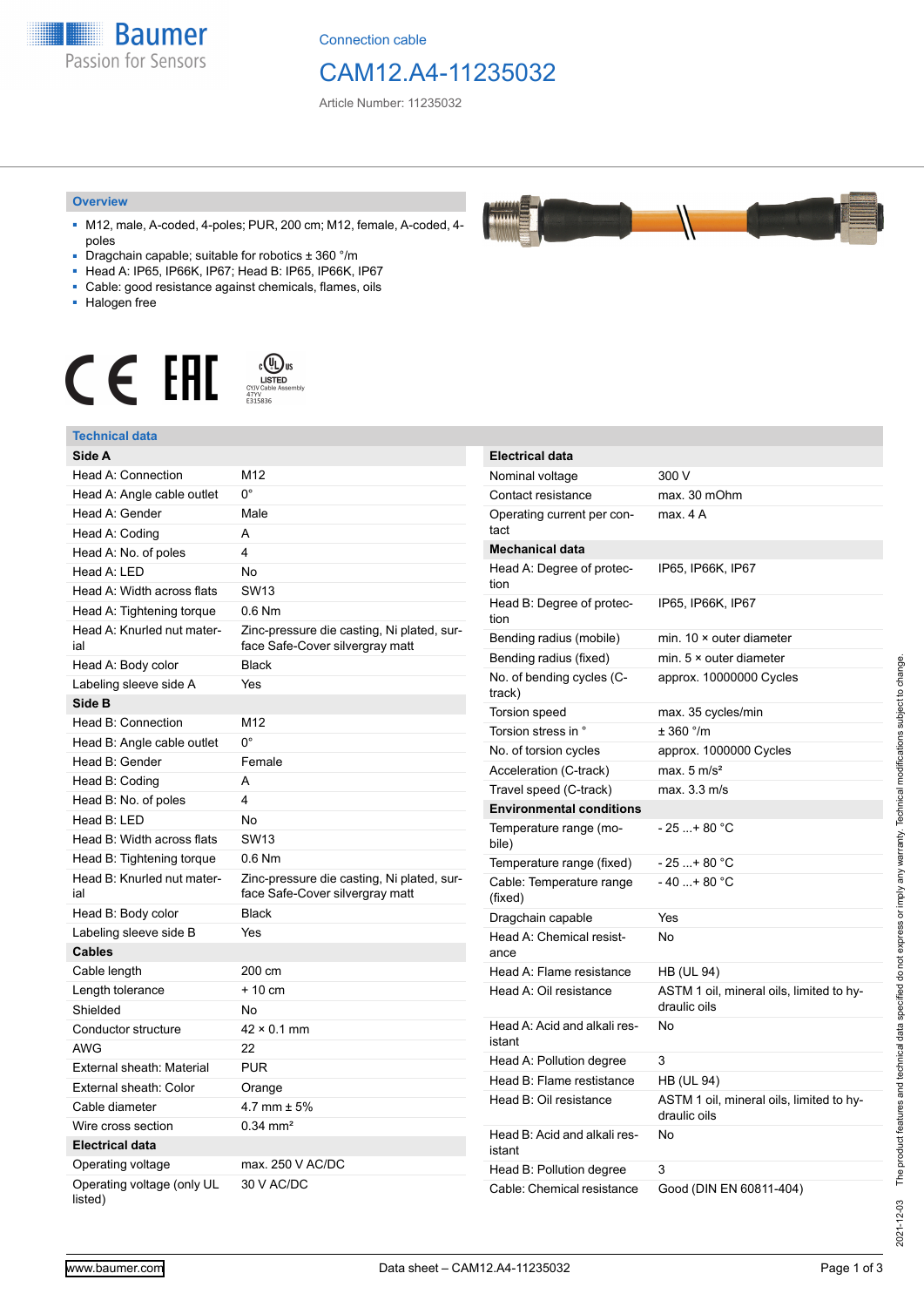

Connection cable

## CAM12.A4-11235032

Article Number: 11235032

#### **Technical data**

**Side A**

### **Environmental conditions**

**Technical drawing**

Cable: Flame resistance Conform UL 1581 §1090 (H); CSA FT2; IEC 60332-2-2 Cable: Oil resistance Good (DIN EN 60811-404)

### **Environmental conditions**

Cable: Silicone-free Yes

## **Side B**

**Coding**

## **Technical drawing**





#### **Coding**